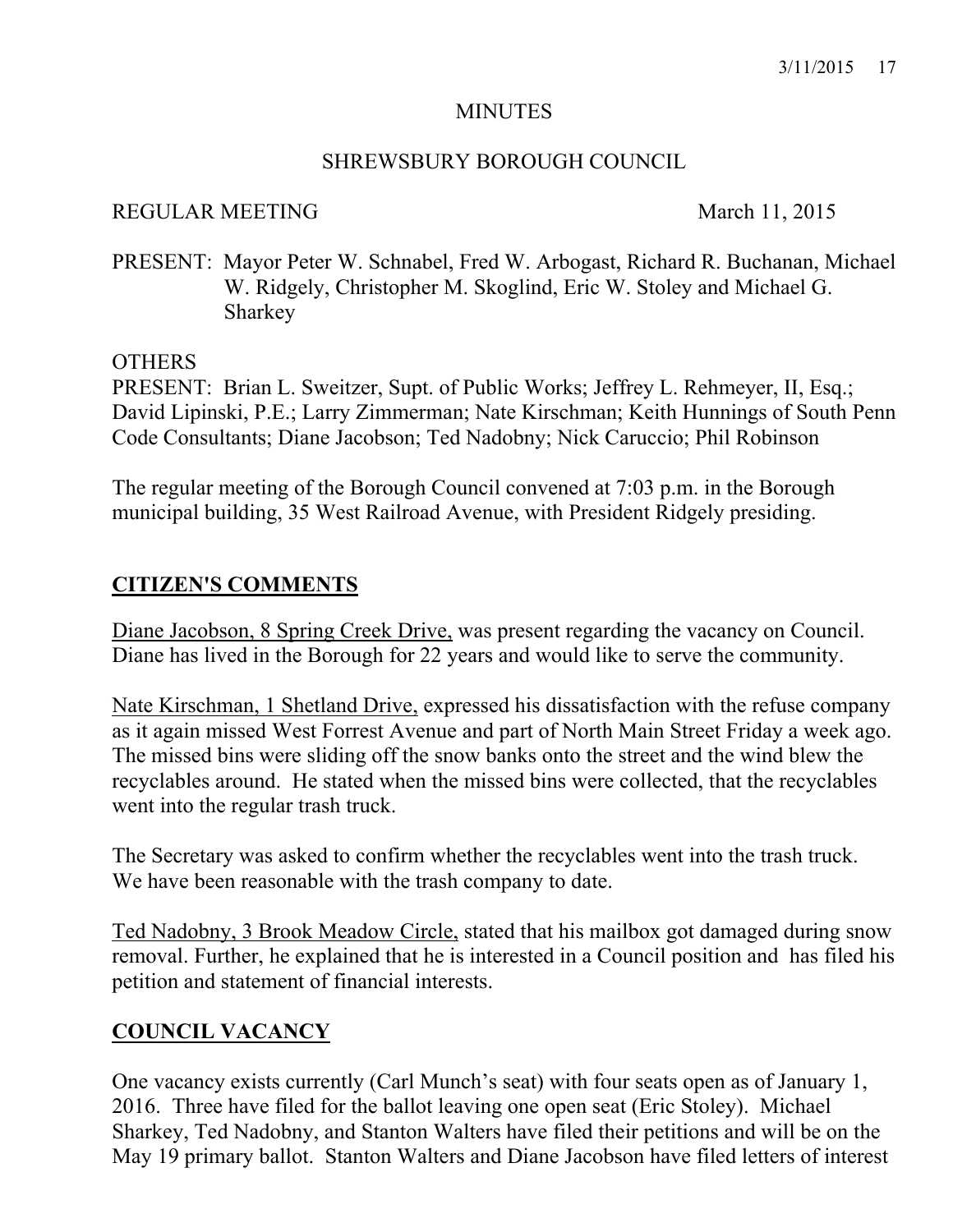for the current vacancy. During discussion, due to Stanton Walter's current service as the emergency management coordinator and volunteer time, and he has been attending the meetings, the majority of Council and Mayor Schnabel were leaning toward appointing Stanton. Council encouraged Diane to either volunteer to serve on one of the more active boards or commissions or do a write-in campaign during the May primary for Eric Stoley's seat.

M. Sharkey moved to nominate Diane Jacobson to fill Carl Munch's seat. C. Skoglind seconded.

R. Buchanan moved to nominate Stanton Walters to fill Carl Munch's seat. F. Arbogast seconded.

A show of hands vote for Diane Jacobson was two in favor. A show of hands vote for Stanton Walters was four in favor.

Stanton Walters will take Carl Munch's seat.

# **APPROVAL OF MINUTES**

The minutes of the February 11 meeting were approved by unanimous consent.

# **APPROVAL OF EXPENDITURES AND REPORT OF ACCOUNTS**

C. Skoglind moved to approve the January expenditures and report of accounts. M. Sharkey seconded. The motion carried with all in favor. The Municipal Authority report was presented for review only.

C. Skoglind moved to approve the February expenditures and report of accounts. E. Stoley seconded. The motion carried with all in favor. The Municipal Authority report was presented for review only.

# **BILL LIST**

The bill list for February was presented: General account: check numbers 12661 thru 12701; Water account: check numbers 5309 thru 5325; Sewer account: check numbers 4948 thru 4967; Highway Aid account: check numbers 898 and 899.

- C. Skoglind moved to approve the bill list for February, 2015.
- F. Arbogast seconded. The motion carried with all in favor.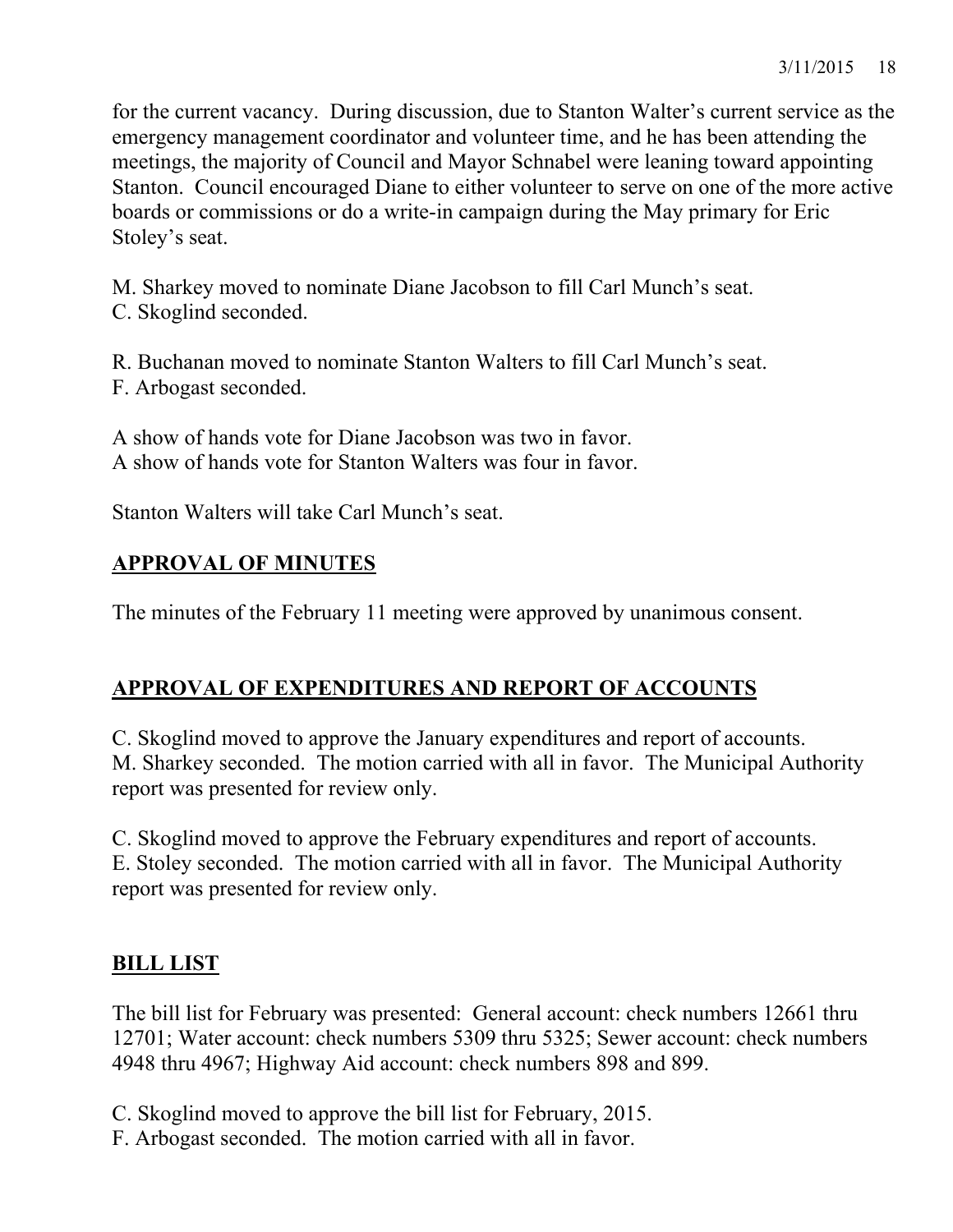# **APPROVAL OF PAYROLL REGISTER**

C. Skoglind moved to approve the February 2 and 16 payroll registers.

M. Sharkey seconded. The motion carried with all in favor.

# **SUBDIVISION & LAND DEVELOPMENT**

# **Codes Enforcement** – Keith Hunnings

No permits were issued in February. A stormwater complaint was referred to Eng. Lipinski.

# **Southern Regional Police Department** – R. Buchanan and Mayor Schnabel

Buck highlighted the report for January and February. The Borough's hours decreased and Stewartstown Borough's increased. The Commission is still in the process of hiring another officer. Nate Kirschman asked about enforcement for parking along the streets during a snow emergency. Supt. Sweitzer will call the police if there is a problem. Nate reported the police department's website is back up and running.

# **Water & Sewer** – Richard R. Buchanan

# Water Issues

The cold weather played a role in causing water leaks, frozen pipes, and broken meters. Normally, approximately 300,000 gallons per day are pumped this time of year and 318,000 gallons per day were pumped.

### Blouse and Smith Wells and the Susquehanna River Basin Commission

The SRBC is waiting for our decision to request 89,000 gallons per day based on the 72 hour pump test or remain with the existing 64,800 gallons per day. The costs to date to re-permit the two wells total \$112,052.00.

### Sewer Grease Shopping Center

Kline's Services will flush and vactor the grease from the sewer line at the Mount Airy Road shopping center tomorrow. The management is aware of the clean-up cost and fine.

# **Public Roads & Lighting** – Michael G. Sharkey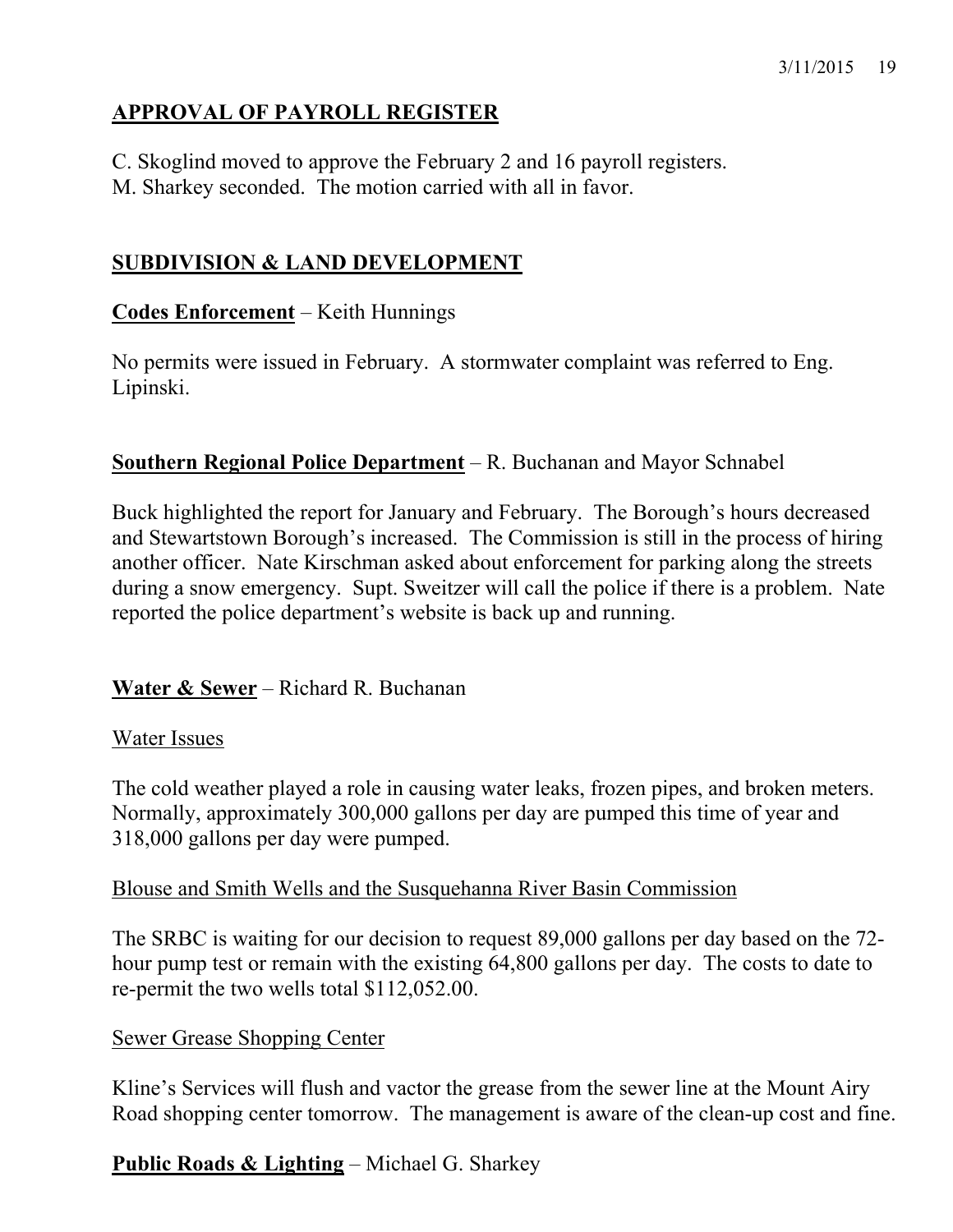## Road Salt

Our maximum amount of salt was purchased through the Co-Stars program.

## Mount Airy Road Traffic Redesign

A letter was sent asking for the delineators and the shopping center management will be contacted about traffic flow. PennDOT responded that its engineers are studying the redesign.

## **Public Lands, Buildings and Finance** – Supt. Sweitzer

### Borough Building Boiler

Every winter, the heat is lost and this year it happened on three separate occasions during the week of February 9. The boiler was installed in 2001 and to date has cost over \$9,000.00 in repairs. A new boiler installed cost is approximately \$12,000.00. A new boiler will be installed in the fourth quarter with payment to be made in early 2016.

### Bids for 1992 Dump Truck

Three bids were received:

| Reber Auto Co., Inc.           | \$5,252.52 |
|--------------------------------|------------|
| Joe Kulp, Jr. and Missi Cooper | \$1,511.00 |
| Kevin Carl                     | \$7,000.00 |

C. Skoglind moved to approve the bid of Kevin Carl in the amount of \$7,000.00.

M. Sharkey seconded. The motion carried with all in favor.

C. Skoglind amended his motion that if the highest bidder does not follow through with the purchase prior to next month's meeting, that the award go to the second highest bidder for purchase of the truck.

M. Sharkey accepted the amendment and the motion carried with all in favor.

### Proceeds from Sale of Dump Truck

C. Skoglind moved that the funds from the sale of the dump truck be applied to the capital accumulation fund.

M. Sharkey seconded. The motion carried with all in favor.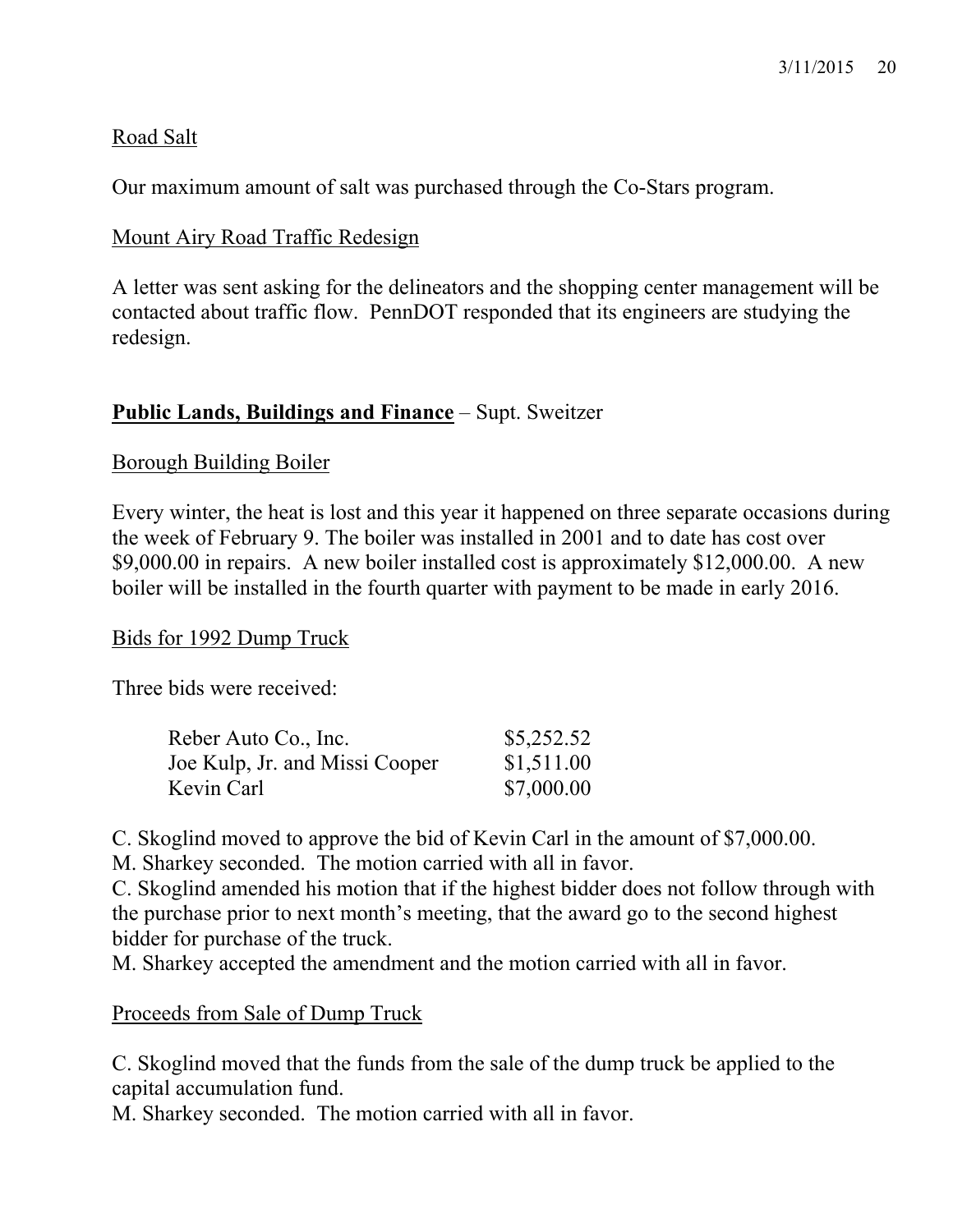# **ENGINEER'S REPORT**

### Johnson Controls

Eng. Lipinski supplied the Borough with a CD and a hard copy of the TRG traffic study. TRG is coordinating the Johnson Controls project with the Exit 4 improvements by PennDOT and TRG will also coordinate the entire signalized corridor from Wolfe Road to Main Street. E. Stoley reviewed the traffic study and does not agree with the numbers.

#### Proportionate Sharing Report

Eng. Lipinski is reviewing the report and then he will meet with Supt. Sweitzer and New Freedom Borough with concerns.

#### Deer Creek Pump Station

Eng. Lipinski's office has developed a different design to provide storage for the wet well and is hoping that the cost will be half of the amount budgeted for the job. Survey information will need to be obtained after the snow is gone.

### **SOLICITOR'S REPORT**

#### Heathcote Glen II, Phase III Water

Sol. Rehmeyer sent a letter to the Chief Counsel of the Pennsylvania Public Utility Commission to ask for an opinion on providing water service to three additional lots in the Township. Sol. Rehmeyer is working with Atty. MacNeal on the documents including those to establish a homeowners' association to address billing for water services.

R. Buchanan moved to approve the Water Services Agreement.

C. Skoglind seconded. The motion carried with all in favor.

### PennDOT Pipe Replacement under I-83

PennDOT is preparing to bid the pipe replacement project out that is near the Pumphouse wells. PennDOT will provide an emergency preparedness, prevention, and contingency plan, will notify Supt. Sweitzer prior to work and coordinate with him as work progresses and will include the Borough as an additional insured by the contractor along with PennDOT. The contractor who is awarded the bid will be asked to sign an access licensing agreement with the Borough before accessing any property and this agreement will be used as a basis to indemnify the Borough and to hold it harmless.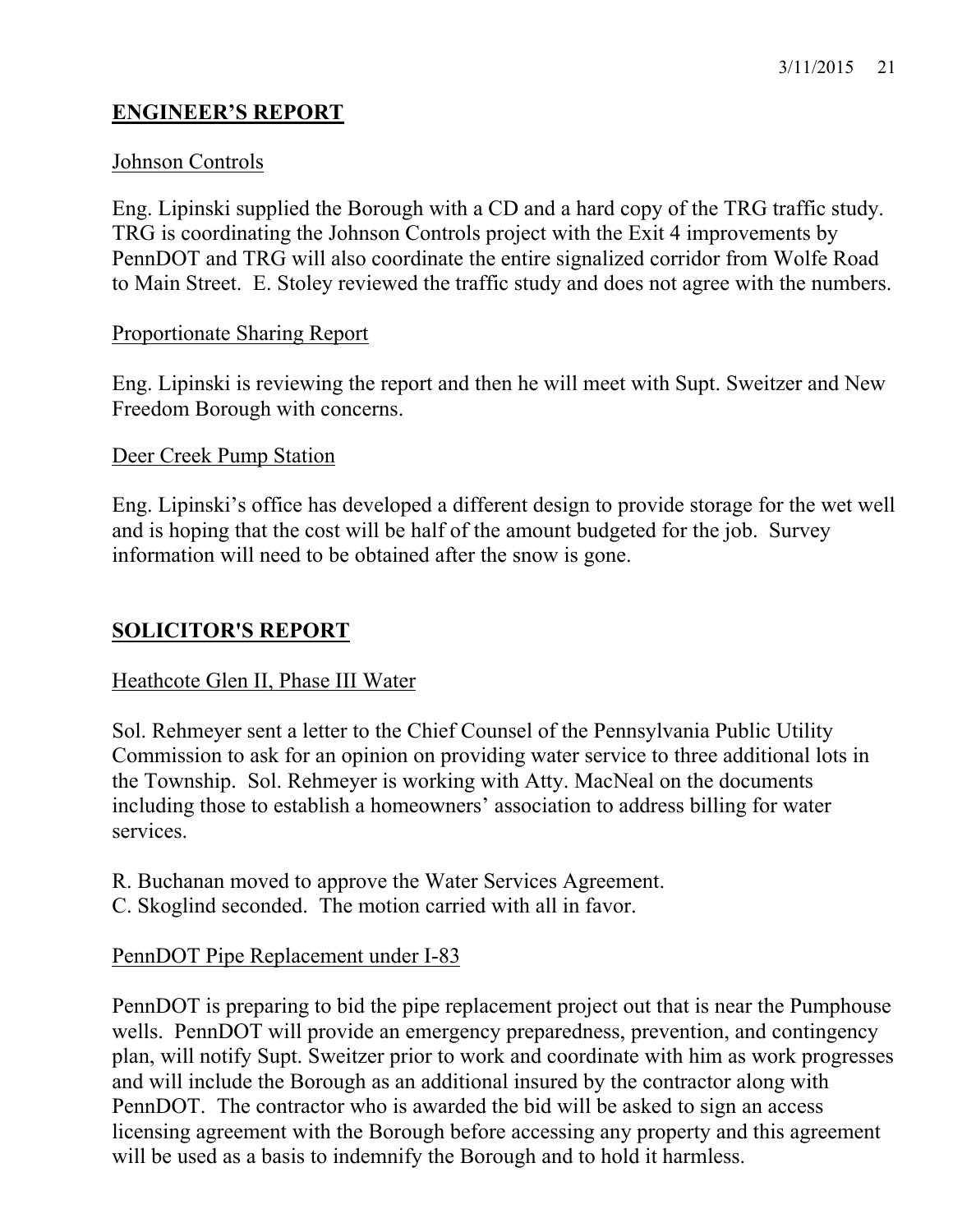## 95 East Forrest Avenue Land Development

There have been no new developments regarding this plan.

### Comcast Franchise Fee Audit

The Borough is not interested in participating in the audit at a cost of \$3,900.00 plus copying costs.

C. Skoglind moved that the Borough not participate in the franchise fee audit. E. Stoley seconded. The motion carried with all in favor. The solicitor will relay this decision.

### Realty Transfer Tax Ordinance

Act 52 of 2013 amended the Pennsylvania Realty Transfer Tax law which affects a number of definitions in an effort to close three major loopholes that resulted in lost tax revenue. This language will be incorporated into the next Ordinance.

#### Update Subdivision and Land Development Ordinance Regarding Recreation Fees

Act 135 of 2014 amended the Municipalities Planning Code by allowing a municipality to expand language in the Subdivision and Land Development Ordinance.Thank yo

### Gun Laws/Disorderly Conduct Ordinance

The Gun lobby is becoming aggressive and is filing lawsuits against municipalities regarding gun regulations. The Borough's discharge ordinance was reviewed and it is just that and not a possession ordinance. The Special Events Park Rental Rules were also reviewed and the reference that the use of guns is prohibited, which is a use and not a possession regulation.

#### Right to Know Seminar

CGA Law firm is holding a seminar on March 26.

### Municipal Baseball Game

CGA Law Firm will be hosting the game on May 8.

### **Public Safety, Welfare and Personnel** – Fred W. Arbogast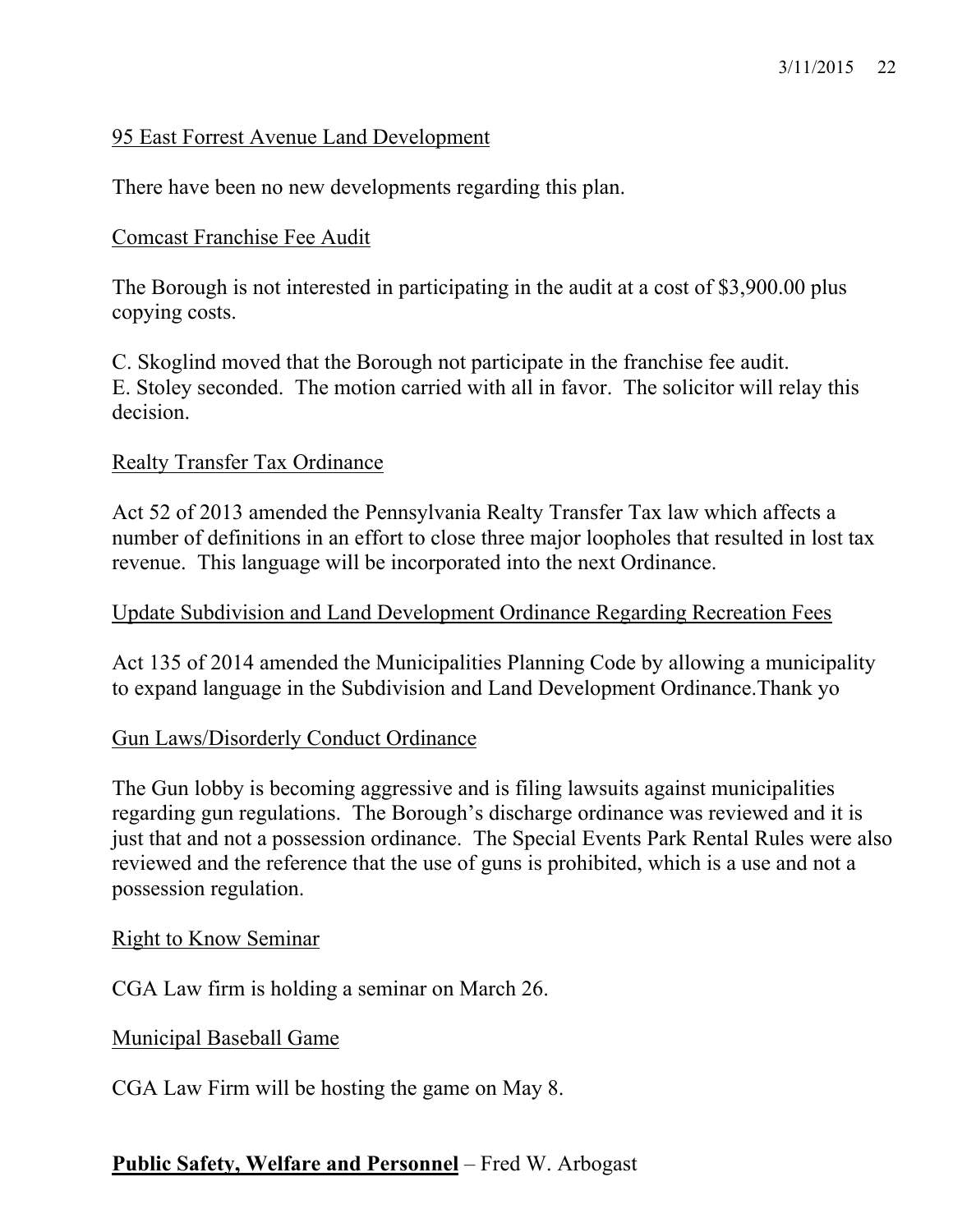Supt. Sweitzer has investigated CPR classes which will be held at the Municipal Building.

# **Secretary's Report** – Cindy L. Bosley

## York County Boroughs Association Meeting

The next meeting is on March 26.

# **York Adams Tax Bureau** – Michael G. Sharkey

M. Sharkey reported he was re-elected to the finance committee. The Borough will receive \$1,214.00 from 2012 unallocated receipts. The summary of office activity for 2014 was in the mailboxes.

# **Subdivision, Land Development and Zoning** – Eric W. Stoley

# **Planning Commission/Regional Planning Commission** – Eric W. Stoley

# **UNFINISHED BUSINESS**

# **NEW BUSINESS**

Issue Control Sheet

The sheet was updated accordingly.

# Voting Delegate Pennsylvania State Association of Boroughs

M. Sharkey moved that Michael W. Ridgely be the voting delegate at the conference with Mayor Schnabel being the alternate voting delegate. R. Buchanan seconded. The motion carried with all in favor.

# **COMMUNICATIONS**

# Acknowledge 5K Run Race

The race sponsored by the Shrewsbury Christian Academy on April 18 is acknowledged; the insurance certificate naming the Borough as an additional insured was received.